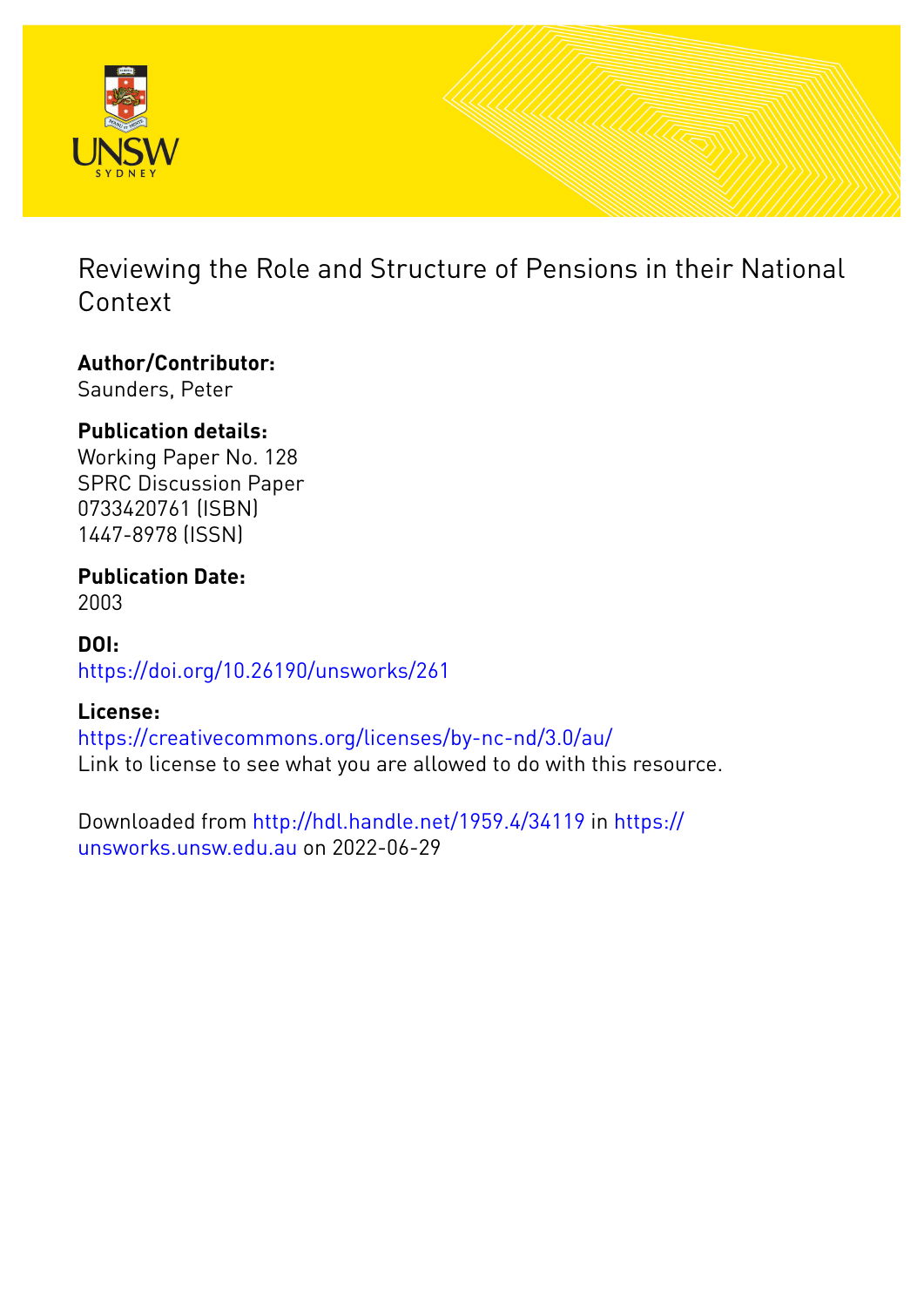

# **Reviewing the Role and Structure of Pensions in their National Context**

By Peter Saunders

SPRC Discussion Paper No. 128 *October 2003*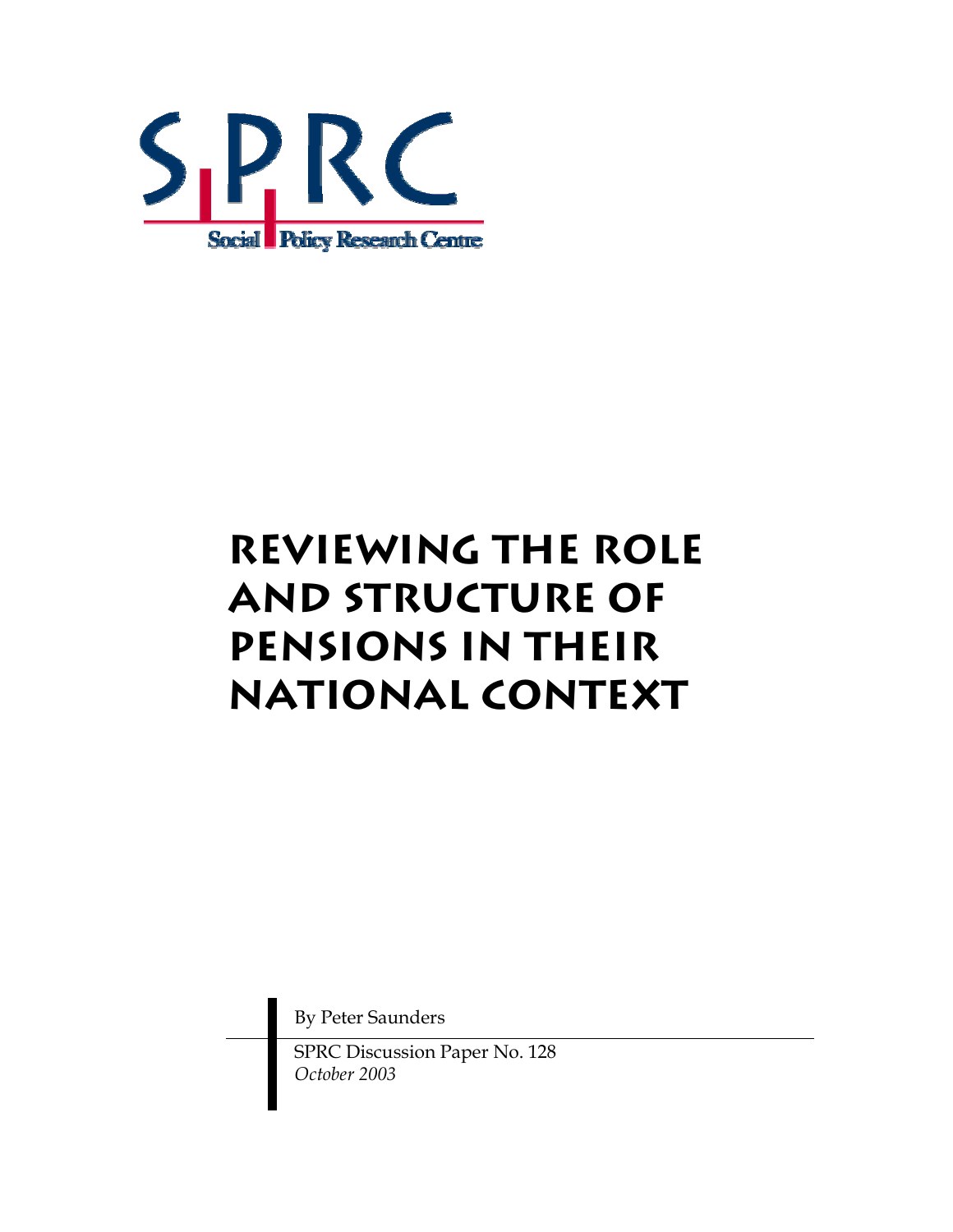Published by The Social Policy Research Centre University of New South Wales Sydney NSW 2052 Australia © SPRC 2003

ISSN: 1447-8978 ISBN: 0 7334 2076 1

Social Policy Research Centre Discussion Papers are a means of publishing results from the Centre's research, work commissioned by the Centre or research by visitors to the Centre, for discussion and comment in the research community and/or welfare sector before more formal publication. As with all the Centre's publications, the views expressed in this Discussion Paper do not reflect any official position on behalf of the Centre. This publication may be downloaded for use in private study, research, criticism and review. The publication is copyright, and may not be reproduced in any form without the prior permission of the author.

Peter Saunders, Jenny Chalmers Bruce Bradbury Editors

About the Author: Professor Peter Saunders is the Director of the Social Policy Research Centre.

Correspondence to: Peter Saunders Email: p.saunders<sup>[0]</sup>unsw.edu.au

This paper is based on a Plenary Address given to the  $4<sup>th</sup>$  International Research Conference on Social Security, *Social Security in a Long Life Society*, Antwerp, 5-7 May 2003. (Revised July 2003).

Acknowledgements:

The author acknowledges the statistical support provided by Sun Lujun, Guo Ping and Chen Gang from the China Research Centre on Ageing in the preparation of this paper.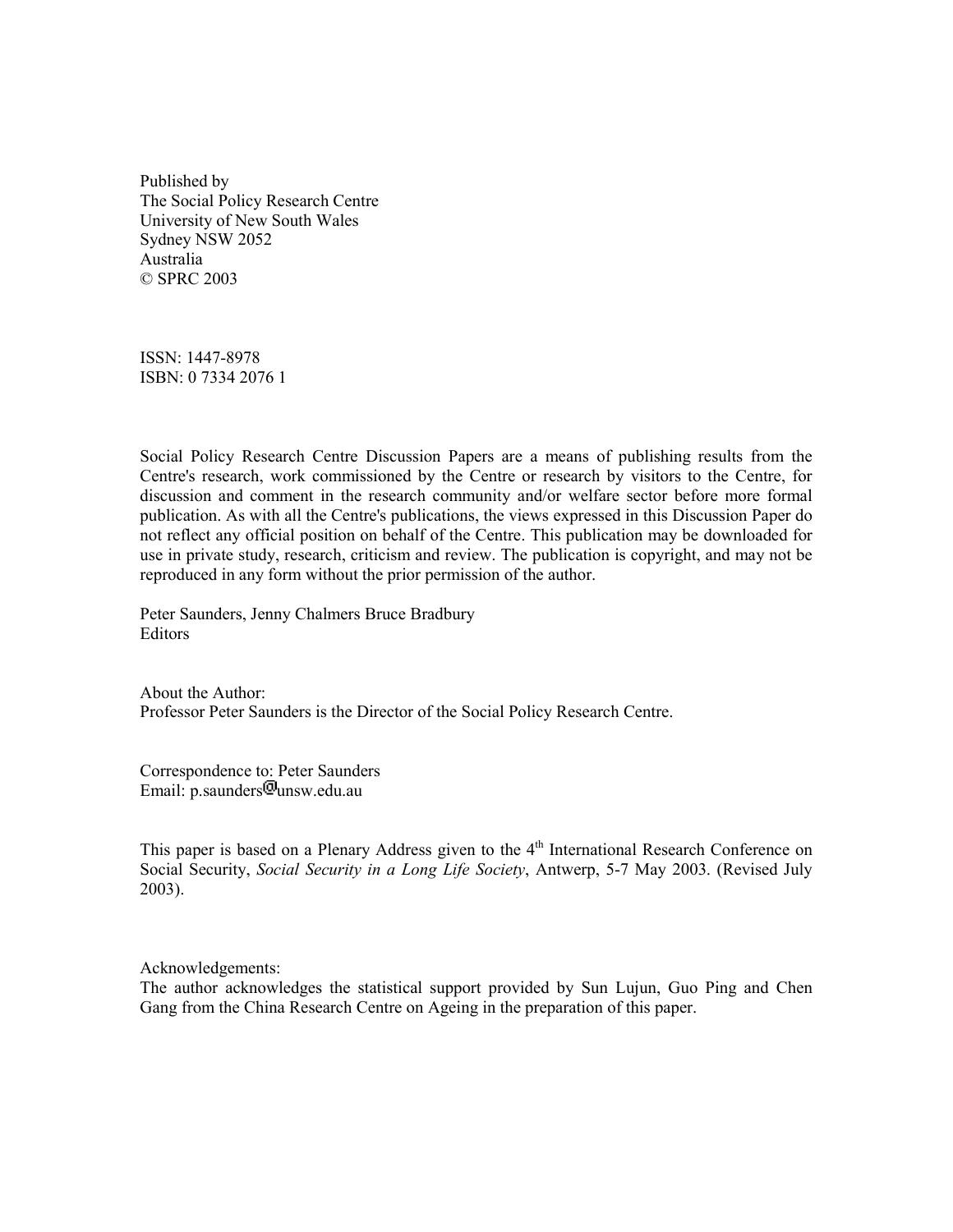#### **Abstract**

This paper reviews recent developments in pensions policy in a range of countries and identifies some of the main forces driving the policy reform agenda. The paper brings a new perspective to some familiar issues, drawing specifically on the research and policy experience of Australia, China and the United States. Its basic message is that to fully understand the forces influencing national pension systems, it is necessary to understand the forces and expectations that are specific to each country. Three main themes are addressed: demographic change; financing of pensions; and the role of politics. It is argued that all three must be included within any analysis of pension reform and that each is  $important - despite the emphasis given recently to the first issue.$ Different approaches to pension reform in different countries reflect the values and culture of each country and once these become embedded in a pension scheme, they take on their own momentum. This point is illustrated with examples drawn from Australia and China, both of which have unique pension systems compared with many other countries. The evidence discussed relates to the role of means testing and the balance between formal and informal means of support in old age. In all countries, pension reform options must address demographic changes and be financially sound, but they must also be politically sustainable. There are challenges arising from all three factors, but to portray these as a 'crisis' for prevailing pension systems does little to aid the search for sensible responses.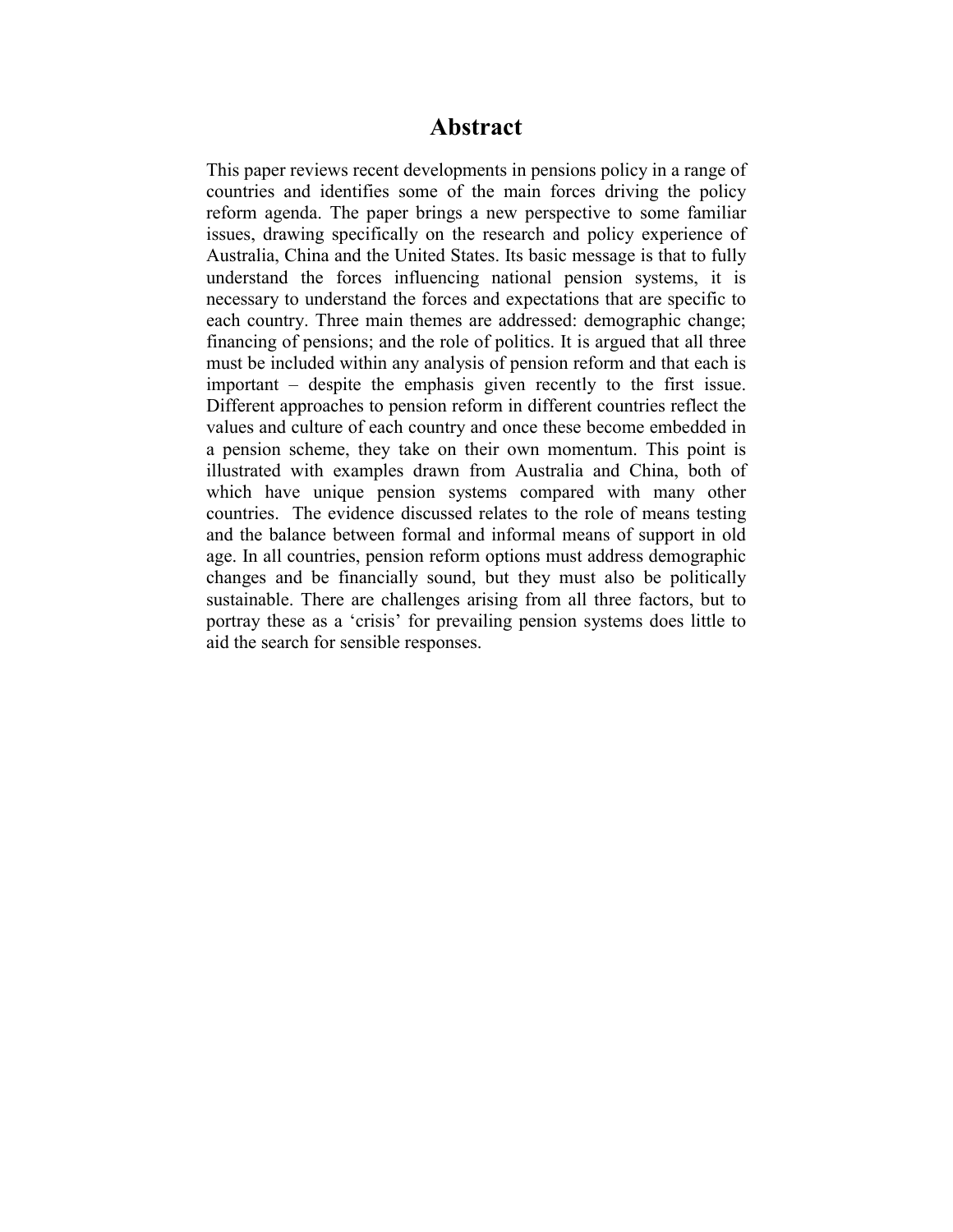#### **1 Introduction**

The theme of this conference, the emerging long life society, provides an opportunity to reflect on the consequences of economic and social change for the nature and design of social security programs throughout the world. Trying to distill a small number of issues that are relevant to the diverse experiences of ISSA member countries is a formidable task, perhaps an impossible one. It is made more difficult by the different economic and social contexts in different countries and their different value systems and policy priorities. Nowhere is this more apparent then in relation to pension systems, where issues relating to the impact and response to demographic change and the roles of public and private sectors that are at the forefront of the international policy agenda. Is it possible to adopt a single overarching model to inform policy development in the area of pensions – as is implied in the three pillars approach of the World Bank (1994) – or is the variation within countries such as to preclude the adoption of such an approach? This is the central issue addressed in this paper, which draws on a variety of national experience to argue that the latter approach may be preferable.

While it is valuable to analyse pension systems theoretically in order to highlight key parameters and identify potential conflicts and pressures, what ultimately matters is how schemes operate in practice, and this involves taking account of many factors that cannot be adequately captured in abstract models. Included among these are the aspirations and attitudes of the population and the integration between the pension system and other key economic and social institutions. Public pension systems have not evolved independently of these other factors and they cannot be meaningfully studied without taking account of the relevant interactions, constraints and opportunities. The OECD has recently noted that despite differing public pension arrangements, the incomes of older people in OECD countries are reasonably similar, because pensioners ëfill the gap with private savings and working income' (OECD, 2001: 21). This observation highlights the fact that public pensions are part of a wider system and the pension reform debate must thus engage with these broader issues.

Several factors explain the central role of old-age pension systems in the contemporary social security reform agenda. First, pensions have a *long history*, being one of the first public social welfare programs introduced in most countries and they have proved to be the most enduring and popular (the former, of course, reflecting the latter). Second, old age pensions are *expensive*, accounting in 1998 for more than 9 per cent of GDP in many European countries and averaging 7 per cent of GDP across the OECD (OECD, 2003). And while pension spending represents a lower percentage of national income in many developing countries, the pension budget is also rapidly growing in many of them (Whiteford, 2003: Table 10). Third, the *sustainability* of existing pension arrangements in the face of demographic change has been questioned, giving an imperative to the reform process. Finally, pension provisions have very wide *coverage* and are thus of immediate interest to the ever-growing numbers approaching retirement age - and to the even larger numbers in the generations following along behind them.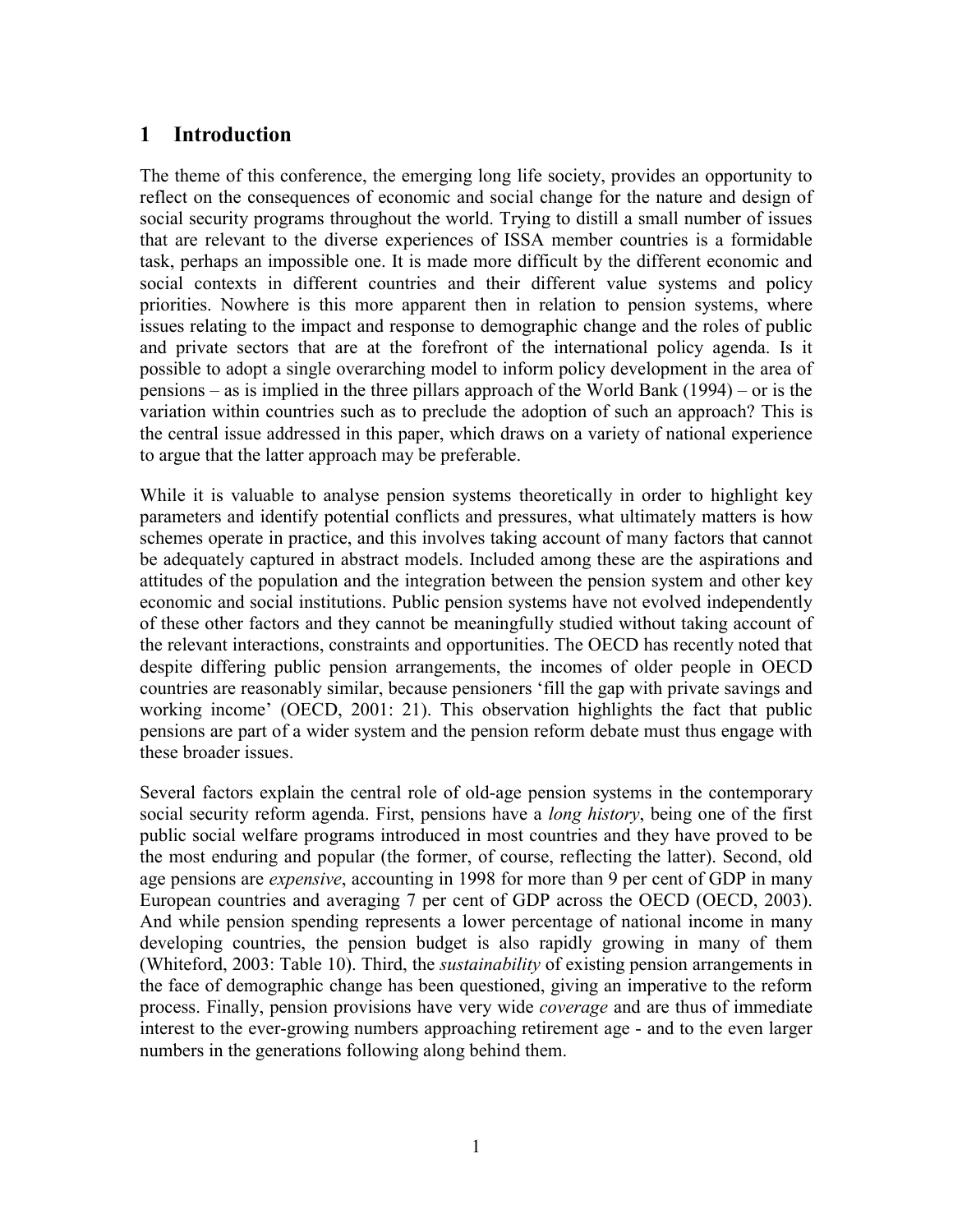The following discussion focuses on some of the key features of the current debate and addresses some of its principal concerns. While offering little that is original, I will try to bring a new perspective to some familiar issues, drawing on the experience of two countries with which I have some knowledge – Australia and China. Both countries lie well outside of the Euro-centric pension mainstream that is dominated by countries that rely predominantly on social insurance to achieve the 'twin peaks' of pension achievement: intergenerational equity and social solidarity. Yet both have distinctive pension arrangements whose structure and evolution offer a number of illuminating insights.

The paper is organised around three main themes. The first relates to demography and is discussed in Section 2. Section 3 reviews of some of the issues in financing that have so dominated the recent pension reform debate, while Section 4 discusses the politics of pension reform and examines how pension systems relate to other socially endorsed distributional mechanisms. Section 5 provides a brief summary of the main themes and arguments.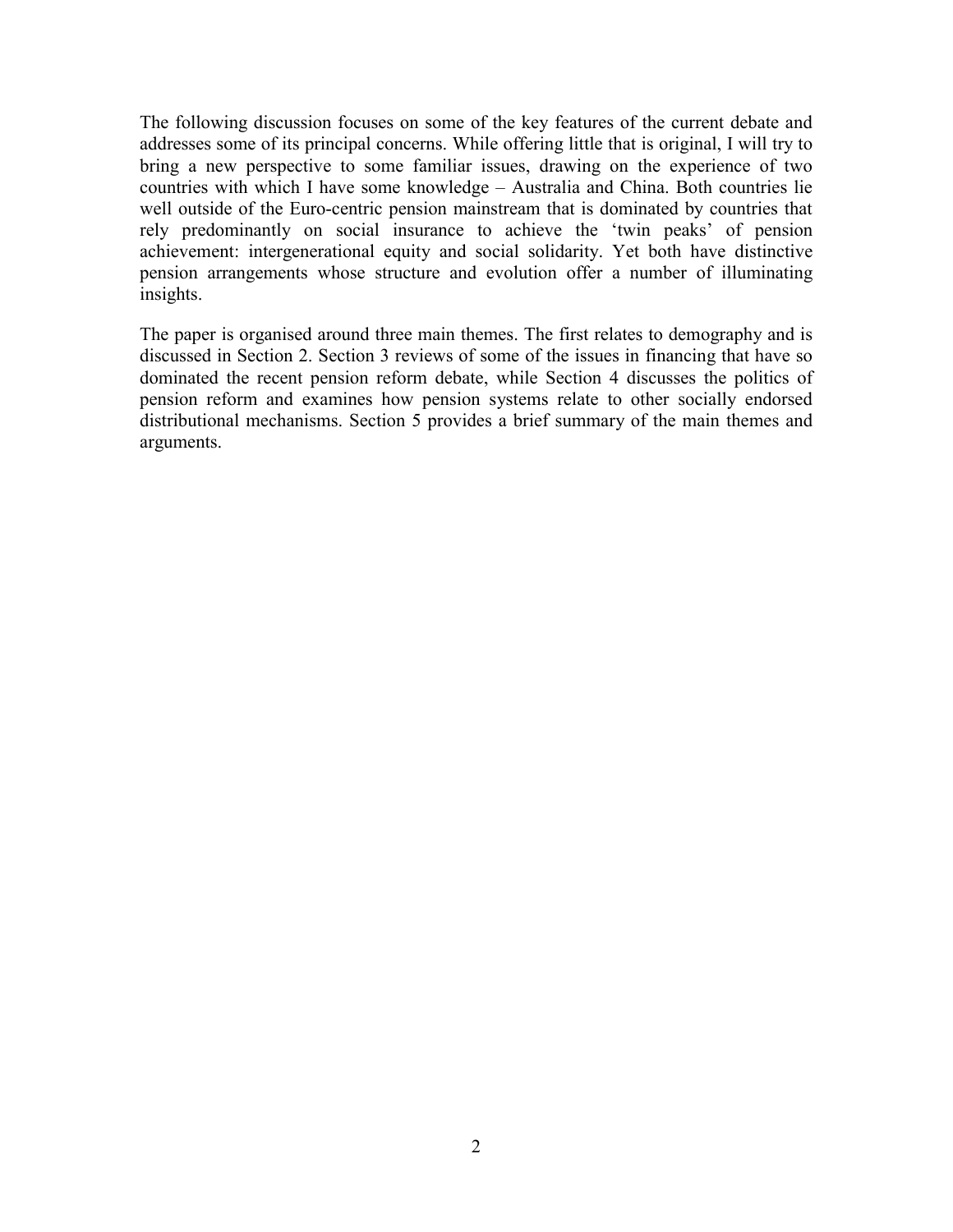#### **2 Demographic Pressures**

The pension reform debate has been dominated by the view that projected changes in demographic structure require a policy response to maintain the longer-term sustainability of pension systems. Even a rudimentary grasp of basic arithmetic suggests that there is an element of truth in this proposition. If people, on average, are going to live for longer, then it is going to cost more to support them at a given standard and someone will have to pay, or the standard they are provided with will have to decline. Yet much of the pension reform debate has been driven by a largely manufactured 'funding crisis' which asserts that the population ageing will not only cause pension systems to *cost more*, but that this increase is *not affordable* given the existing structure of pension entitlements and community expectations.

Over the last two decades, many countries have examined their pension arrangements to assess the relevance of these arguments and have taken action to address identified weaknesses. Governments have understandably wanted to reform their pension systems to make them compatible with their broader fiscal objectives. But even in industrial countries, pensions are only part of a broader structure that determines how resources are used to support the living standards of different generations. The social norms, customs and institutions that comprise that broader structure of support in old age (the 'nonpension' system) is also affected in many ways by demographic change and these changes also need to be acknowledged and reviewed.

This proposition can be illustrated with the help of some recent research undertaken by Gary Burtless (2002) who shows that the *total* dependency burden in the US – defined as the portion of the wage that each active worker must sacrifice in order to support the consumption needs of dependent adults and dependent children – would have *declined* slightly between 1950 and 2000 if 1950 activity rates had remained unchanged throughout the period. It would have been even lower if activity rates had been at their year 2000 level, and on this assumption would still be well below the 1950 figure by 2050 (Burtless, 2002: Table 2). An implication is that changes in economic activity rates can more than offset the impact of changes in fertility and mortality on projected fiscal burdens.

The modelling on which these projections are based assumes that all adults have the same consumption needs, while the consumption needs of children (inclusive of education spending) are assumed to be just below three-quarters (72 per cent) of adult consumption needs. On the basis of his analysis, Burtless (2002: 15) concludes that 'the extra burdens connected with population aging are considerably smaller than commonly supposedí. However, this optimistic conclusion must be tempered by several factors. The first is the fact that many of the gains associated with the impact of lower fertility on young-age dependency have already come and gone, whereas most of the old-age dependency effects are yet to emerge. Furthermore, in federal countries like Australia, the public support burden of young and old has been split between national and sub-national governments, so that the budgetary impacts are not only segmented over time, but also across jurisdictions.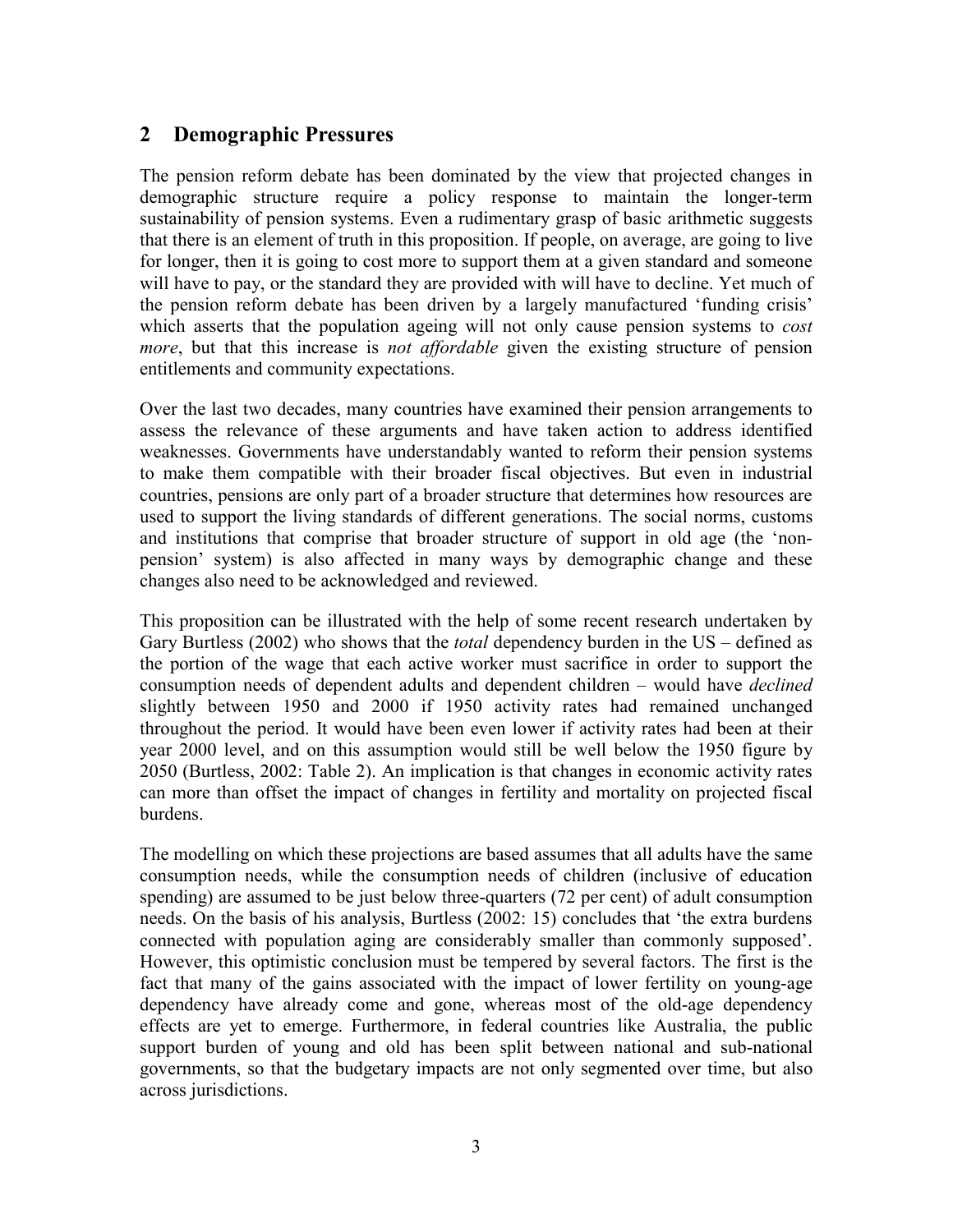But the issue that Burtless focuses on is the difference in *attitudes* to the tax contributions that support people during their retirement years and the predominantly private transfers that support children. Support for the aged in industrial countries like the US has largely been arranged through public schemes (pension and aged care programs), whereas support for children has been primarily left to families. Demographic change is thus shifting the way that the total level of support if financed, away from private wallets and towards the public purse. Trying to engineer such a shift through public policy is difficult because governments have been moving in the opposite direction, cutting spending in order to fund tax cuts for the middle classes.

However, the key point is that the nature of public support and the balance between public and private forms of support *become embedded in community attitudes* and this affects what reform options are practical in response to demographic (or other) changes. As Burtless (2002: 17) puts it: 'Even though breadwinners in rich countries have enjoyed sizeable consumption gains from lower fertility, they do not view these gains as an offset to the higher taxes they must now pay to support the retired elderly'.

A key feature of Burtlessí model is the assumed ratio of the consumption needs of children and adults, which determines how sensitive the dependency burden is to changes in demographic structure. If the assumed ratio is too high, the estimated gains from the decline in fertility will be over-stated and the change in the overall dependency burden will be correspondingly under-estimated. In practice, this ratio will vary across countries according to how public and private support for children and the aged is structured. Australian research on household budget standards suggests that the *private* costs of a 6 year-old girl lie between 30 per cent and 45 per cent of the *private* costs of a 35 year-old women  $-$  the difference reflecting whether the adult is assumed to live alone or with a partner (Saunders et al., 1998). UK research reported by Bradshaw (1993) produces broadly similar findings.

However, budget standards research also indicates that costs vary substantially with the age of adults, which may be even more important in the present context. Thus, the private consumption needs of a 70 year-old Australian woman are only around three-quarters (74 per cent) of those of a 35 year-old woman. In terms of their implications for *private household budgets*, the costs of meeting the consumption needs of aged adults are therefore higher than the costs of meeting the consumption needs of children, but well below the costs of meeting the needs of non-aged adults. However, private consumption needs are only part of the picture. As noted earlier, most industrial societies have chosen to fund a large proportion of the cost of meeting the needs of aged adults from public budgets, whereas the bulk of children's needs are met from household budgets. It is on this point that Burtless' remarks on prevailing attitudes to these different forms of support are so important.

However, pension schemes are designed to redistribute income to private households so that they can afford to meet their consumption needs. The fact that many of the health and social care needs of the aged are funded by government insulates pension systems from these effects, even though the adequacy of pension benefits depends on how these care needs are paid for. However, this line of argument has implications for how we should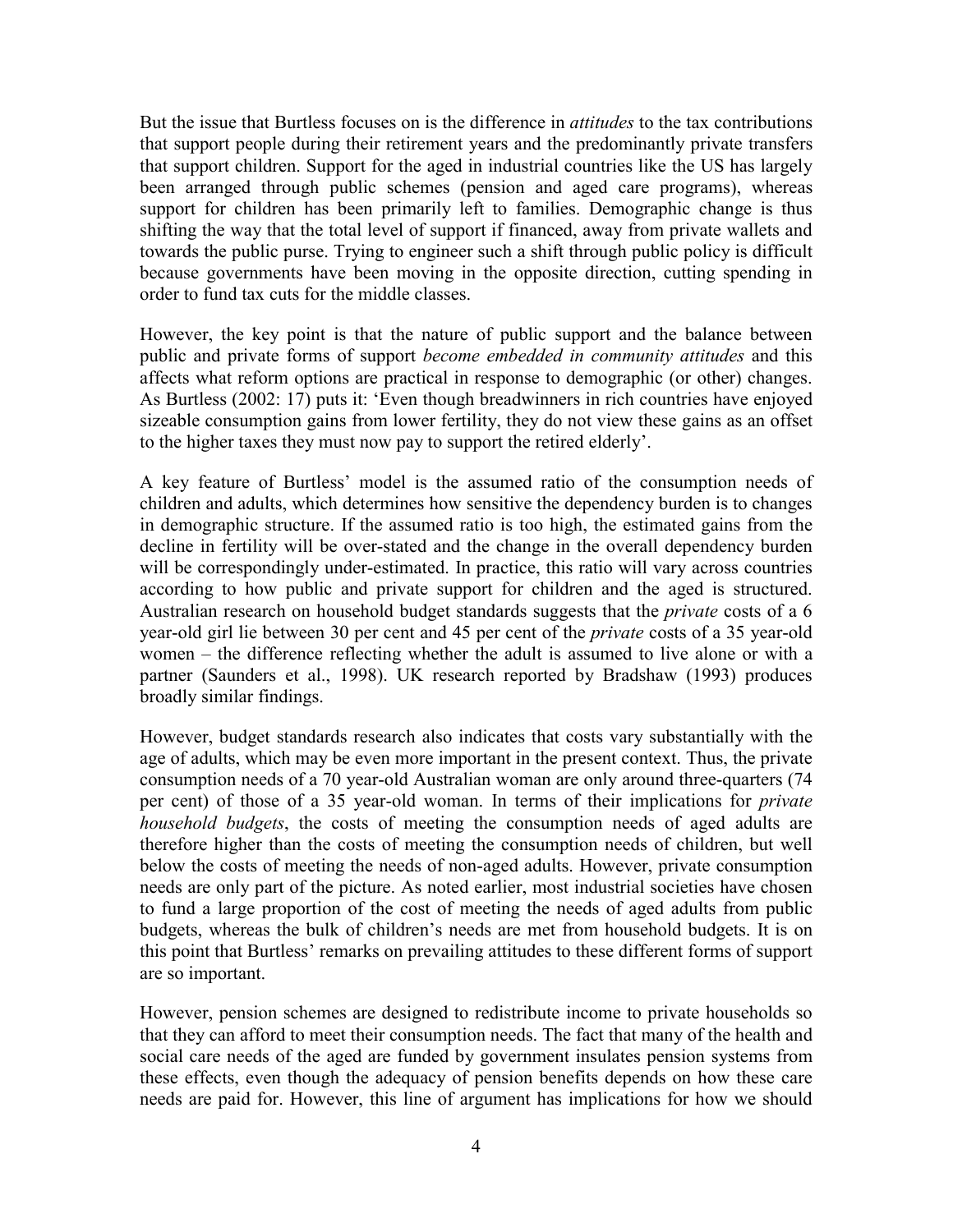think about the income replacement goal of pensions. *If the goal of pensions is to provide an income stream that can support a constant level of private consumption in retirement*, then the fact that consumption needs decline with age should be reflected to some degree in the level and time profile of pension benefits. The case is even stronger in countries where home ownership receives favourable tax treatment, since reduced housing costs associated with home ownership is the main reason why consumption needs decline in old age.

The traditional separation of the life cycle into three stages  $-$  inactive young-age dependency, active adulthood and inactive old-age dependency - is an oversimplification, as Burtless model demonstrates. Many people now face a more complex and fluid set of transitions into and out of the active (labour force) phase that has become more uncertain and volatile. Increasingly, the period of working-age activity is bracketed between a lengthy transition out of the education system and an even longer transition into retirement. During both transitions, increasing numbers of people combine part-time work with study, and part-time work with partial retirement, respectively, blurring the boundaries between study, work and retirement. The work-to-retirement transition may begin when people are in their 50s and extend until they are well into their 70s, and this has implications for the labour market, but also for how pensions are organised and delivered.

These shifts raise questions about how to think about the income replacement role of the pension system. If labour market income is increasingly uncertain and variable for many people, a pension system that provides a constant income stream from an arbitrary fixed age may not meet either immediate or longer-run income replacement needs effectively. The budget standards estimates suggest that *a pension payment structure that declines with age would not affect the ability of pensioners to sustain their private consumption in retirement*. Given the very large increases that have occurred in the life spans of those who reach the conventional retirement age of  $65 - a$  key feature of the long life society there seems little justification in maintaining a system of pension entitlements that treats all people aged over 65 as if they have the same needs. The needs of the increasingly frail old-old and those who live alone are different from those who are able (and often want) to lead more active lives. Greater differentiation of age pension benefits along these lines would provide pension systems with increased flexibility and relieve some of the cost pressures, without disturbing the underlying *consumption maintenance* (as opposed to *income maintenance*) objective.

A recent OECD study shows that the 'quasi replacement rate' ratio of the (need-adjusted) disposable income of older (65+) to working-age (18-64) people in nine OECD countries is similar despite the differences in pension arrangements (OECD, 2001: Table 2.1). Income replacement rates are high - generally around 80 per cent (even before taking account of housing assets and reduced work expenses) - but decline slightly after the age of 75 (OECD, 2001: Table A.7). Background research undertaken as part of the OECD study indicates that the (need-adjusted, non-housing) *consumption* levels of older couples actually exceed those of younger couples (Yamada and Casey, 2002: Table 2.3). These results support the need to differentiate between the income and consumption needs of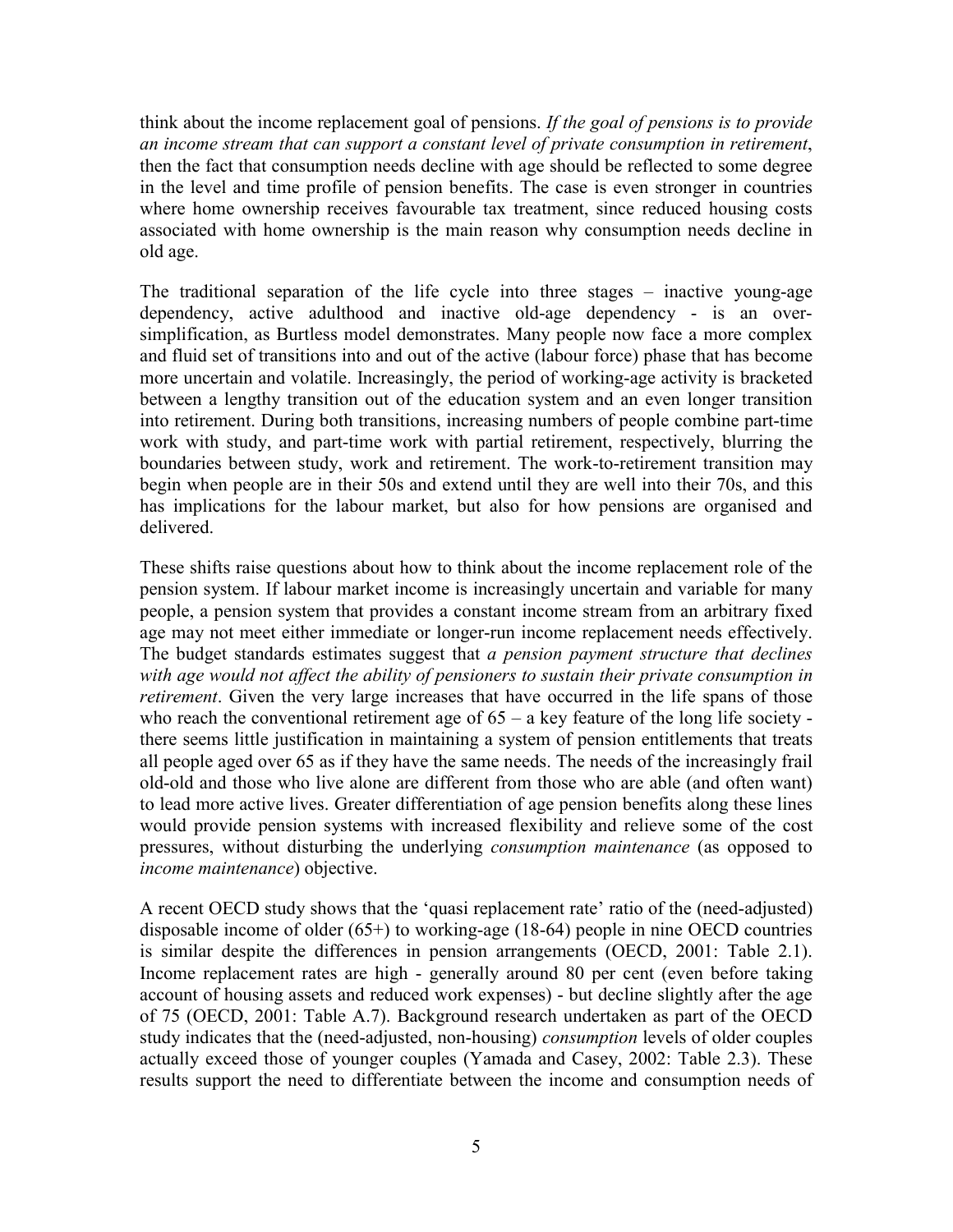older people, and to recognise how needs change with age and the specific vulnerabilities facing older people who are living alone.

Increased recognition of the growing diversity of the consumption needs of older people must be accompanied by greater efforts to respond to the labour market needs of older workers. Income from work contributed a declining proportion to the overall income package of people aged 65 and over in many OECD countries between the 1970s and the  $1990s$  – although the level of that contribution varies greatly, from around 55 per cent in Japan to around 10 per cent in Finland, Germany and the Netherlands, to only 5 per cent in Sweden. It seems difficult to believe that these differences do not reflect different pension arrangements and attitudes towards the role of older people in society. Reversing the trend to early retirement (often used as a form of disguised unemployment) is an important goal of the pension reform agenda.

While pension reform can play a role in this process, attitudes are also important. As Schultze (2002: 94) has argued:

[T]he most serious barrier to the re-employment of older workers today is the attitudes of the workers themselves and their potential employers – especially with regard to the issue of productivity and the ability to train older workers.

Research by my colleagues supports the relevance of this claim to Australia (Bittman, Flick and Rice, 2001). It is hard to escape the conclusion that these attitudes reflect the existence of pension systems that implicitly condone inactivity among those who reach a pre-determined retirement age.

In China where pensions are relatively under-developed, older people have very different attitudes to employment. Data from the survey on *The Sampling Survey of the Aged Population in Urban and Rural China* conducted in 2000 indicates that the percentage of older people who want to work is close to two-fifths (38.6 per cent) for those aged 60-69, less than one-fifth (18.7 per cent) for those aged 70-79, and just below one-tenth (8.9 per cent) for those aged 80 and over (China Research Centre on Ageing, 2002). Even though the percentage who were *actually* working is much lower (at 1.4 per cent overall), it is clear that the work ethic is alive and well among older Chinese urban residents! The contrast with Europe is partly attributable to different cultural expectations, but the role of pensions is another major factor. The bottom line is that if increased economic activity can offset the impact of demographic change on pension budgets, then pension reform must surely seek to bring about such a change.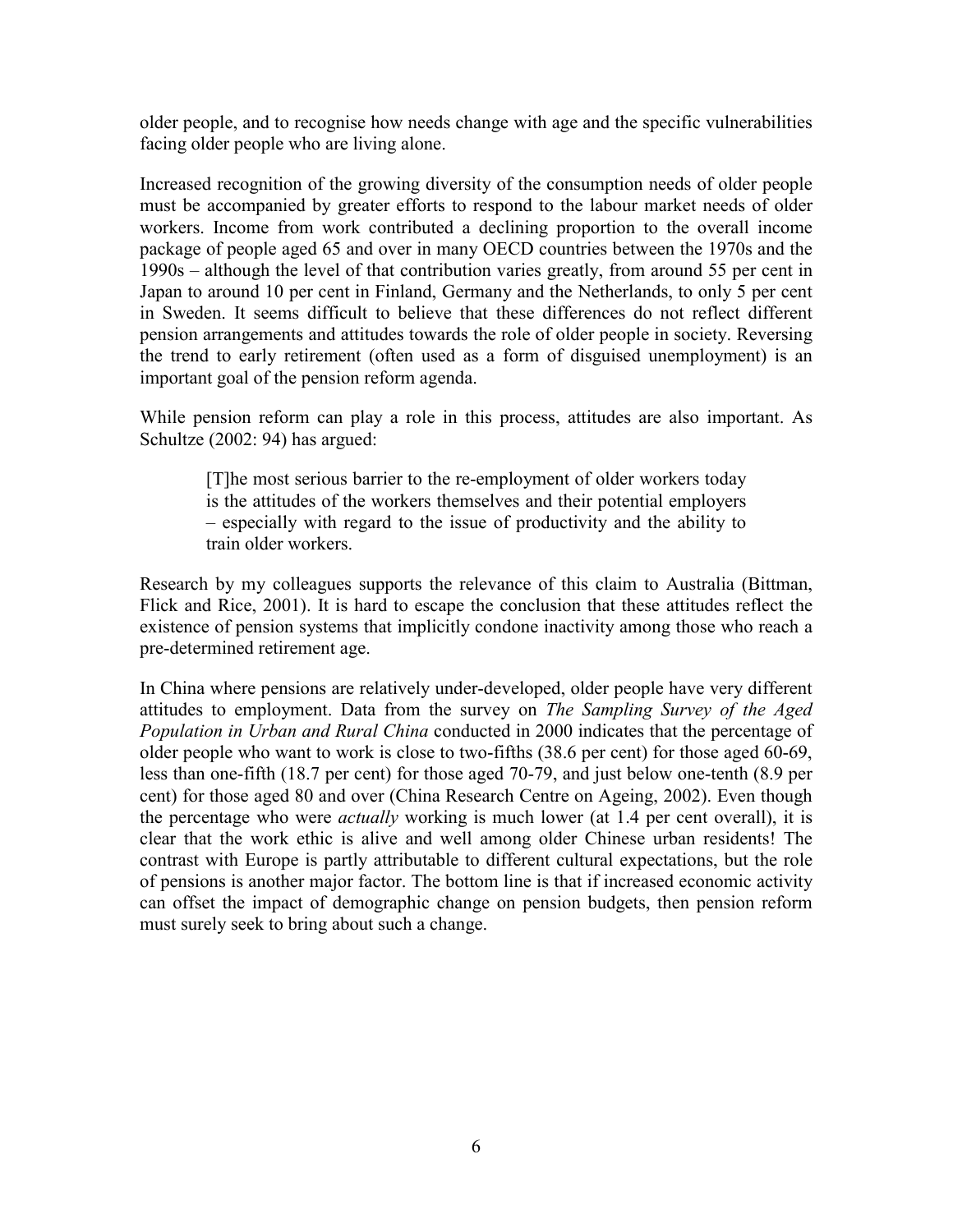#### **3 Financing Issues**

Nicholas Barr (2002) has recently noted that there are only two ways to seek consumption security in old age. The first involves storing current production for future use, and the second involves exchanging current production for a claim on future production. Of these, Barr argues that the former approach (ëstoring current consumption<sup>'</sup>) is not very promising because it cannot deal with changing tastes, nor can it be applied to services such as transport, social or medical care that cannot be stored. The 'establishing future claims' approach is thus the only practical alternative and this forms the basis of pension schemes, whether or not they are funded on a pay as you go (PAYG) basis.

However, while it is true that storing current production gives rise to a number of practical problems, there are alternative ways of establishing claims on future production than through legislated pension schemes. One such strategy is to buy a house while working and rely on the services it provides to meet housing needs in old age. (Thus, while Barr (1999) has argued that storing current production in a hole at the bottom of the garden is not a practical option, using the house that is at the top of the garden to establish a claim on future production makes a lot more sense!). Although the house may need to be modified to better suit increased frailty in old age, as a general strategy it makes good sense, and many countries have encouraged home ownership for precisely this reason.

Another strategy involves having a family, in the expectation that one's children will provide parents with the care and resources they need in old age (and the revenue needed to fund pension commitments). This approach is also subject to risk because the level of support (or even its existence) is not guaranteed. But if there are strong social pressures on children to support their parents in old age  $-$  buttressed by laws that allow this to be enforced  $-$  then family support may be no more uncertain than the implicit promises contained in unsustainable public or enterprise-based pension schemes. The key point is that in order to be effective, a system of implicit intra-generational support requires a set of social norms and customs that make it difficult to avoid assumed responsibilities. This explains the important role of Confucianism in preserving the traditions that nurture such responsibility under the 'welfare orientalism' approach adopted in many East Asian countries (White and Goodman, 1998: 8-9).

It is also possible to establish a claim on future medical services by exerting political pressure for a state-funded health system that will provide universal access to health care facilities on the basis of assessed health needs. There is uncertainty surrounding whether the system will exist in the future, what level of service it will provide, and at what cost to users, but if the system has universal coverage, there will be considerable political resistance to any major changes. Health systems are as least as resilient to change as pension systems – and for similar reasons. People can thus seek to store medical services for their future use by supporting a universal public health care system whose future, baring a major economic or political crisis, is virtually guaranteed. It has long been recognised that broadly based support for collective provisions ('middle class welfare') is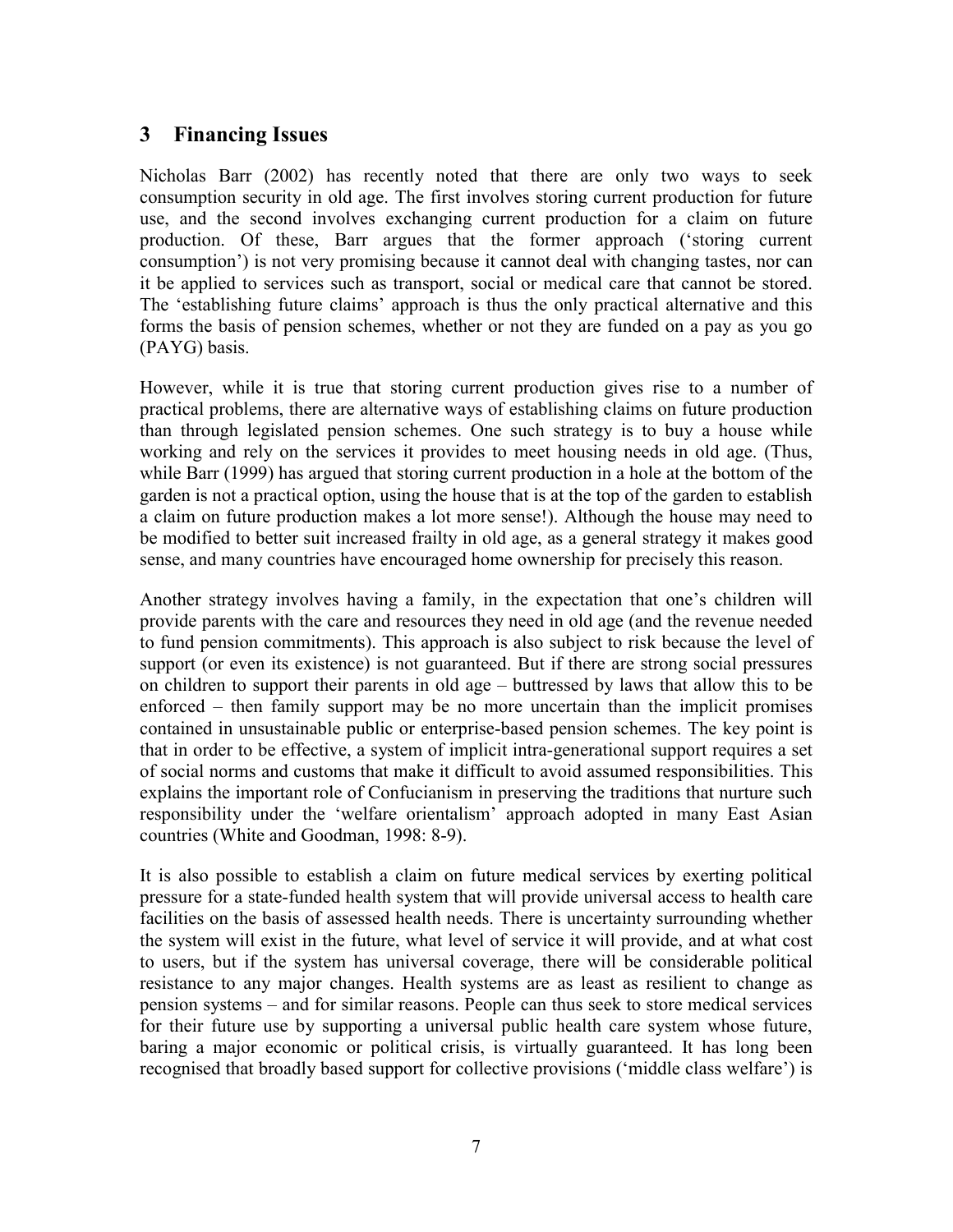one means by which todayís generations can ensure that public schemes are there to meet their future needs (Le Grand, 1982).

These examples highlight the role of custom and culture in influencing how social support for older people is designed and delivered. Many developing countries have relied on family support for the elderly, not just because of the immature state of their public pension schemes, but also because of the integral role of the family in the 'welfare' society' approach that is favoured over the western welfare state model.

The role of formal and informal support systems for the elderly in China illustrates how the structure of provisions and the social attitudes that sustain them differ from those that exist in many industrial countries with mature pension schemes. Of course, one has to be careful when applying western analytical frameworks, value systems and assumptions to a country like China that has, for the last two decades been developing ëa new socialist social security system with Chinese characteristics' (Chow, 2000: 10). And as others have pointed out, many western social security ideas make no sense in the Chinese context, where social solidarity is seen as an 'empty ideological slogan' and where the idea that ordinary people should have to pay taxes to fund universal benefits is still rejected by the vast majority of the population (Ka, 2001). These attitudes obviously place limits on the pace of pension reform and what can realistically be achieved.

Data from the Chinese survey referred to earlier show that the option for 'establishing non-pension claims on future production' has considerable relevance to the urban aged in China. Thus, over three-quarters (75.5 per cent) of those aged over 60 own their own homes and a further 18.5 per cent rent from the government at heavily subsidised rates. Housing accounts for a very small proportion (4.4 per cent) of the average household budget of old people, and even less (3.2 per cent) if personal expenditures are included. The largest single item in the budgets of older people is spending on cash gifts, which accounts for virtually half (49.6 per cent) of total personal expenditure. At the same time, income from private transfers represents a not insignificant proportion (6.2 per cent) of the average older person's budget: as with the work ethic, private (primarily intra-family) redistribution is alive and well in China!

Shared living arrangements also serve an important support function for many older people in China, where more than half (58.6 per cent) live with their children (many of them in three or four generation households) in houses that are often owned by the parents themselves. In contrast, only 40.4 per cent live in one-generation households, either alone or with their spouse. These patterns are similar to those shown in earlier research to exist in Taiwan (Chang, 1999). But they are very different to living arrangements among older people in many European countries where multi-generational households are relatively rare, and where they do exist, they involve parents living in their children's homes, not *vice versa* (Smeeding and Saunders, 1999). Reducing housing costs through the sharing of accommodation is an important part of the retirement support package in these countries.

Given the rapid economic and social transformation that is taking place in China, one might have expected the growing importance of pensions to result in a greater degree of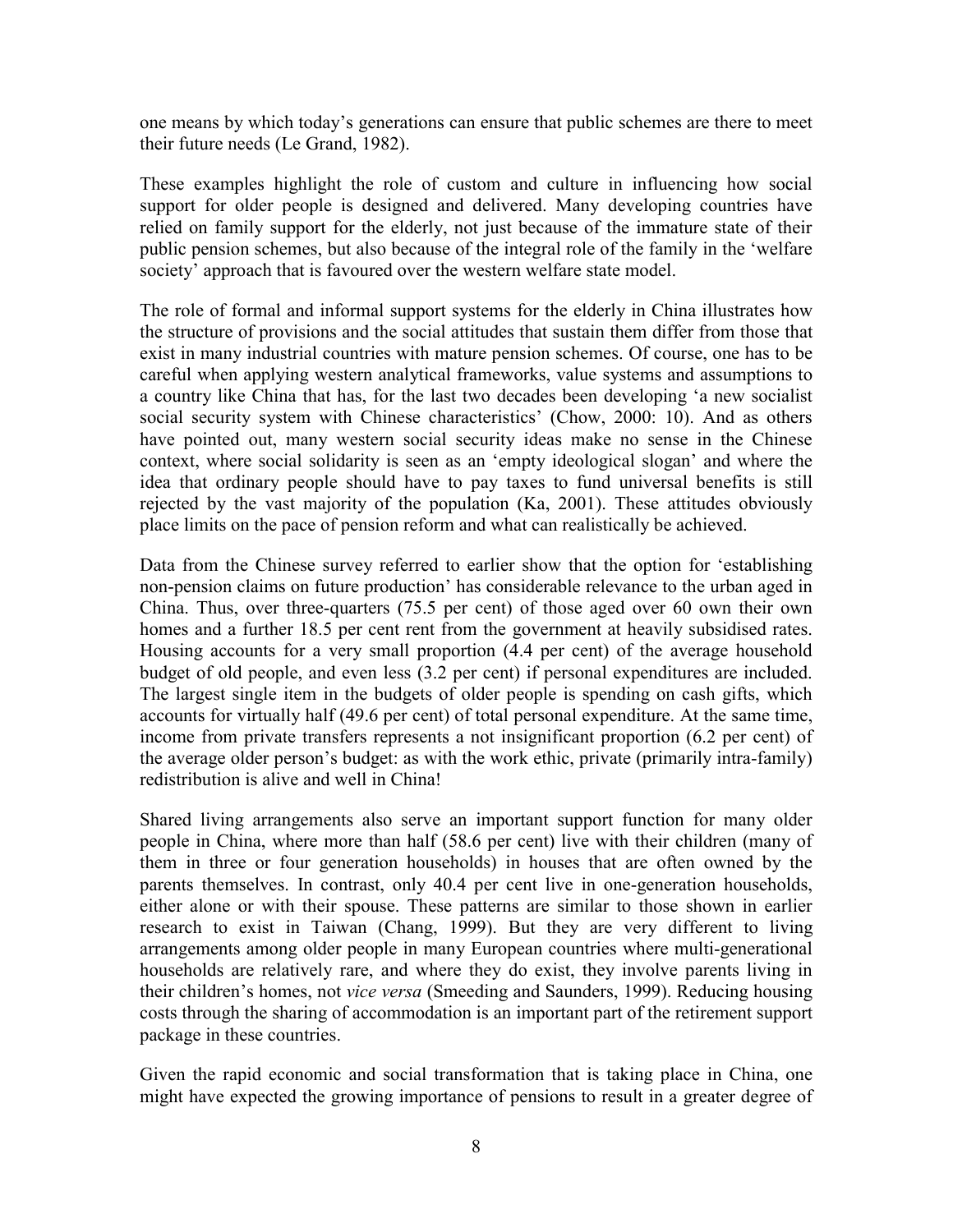financial autonomy and hence in the incidence of independent living arrangements among the elderly. The fact that this has not yet occurred to any great degree in part reflects the enduring nature of the attitudes and values that support the role of the extended family.

The 2000 survey indicates that almost half (47.8 per cent) of the Chinese elderly agree with the statement that: 'The elderly are the burden of the family', with support stronger among women than men and increasing with age. At the same time, slightly more than half (52.0 per cent) agree with the statement that: 'The elderly are the burden of the society', with support again stronger among women than men and increasing with age. Thus, while a majority of the Chinese elderly see their support as a social responsibility, there is also strong support for the view that the family should also play a role. There are also signs that society is not living up to the responsibility expected of it  $-$  at least in the area of pensions – with a substantial proportion  $(41.0 \text{ per cent})$  indicating that they are 'fairly' or 'very' worried that 'The pension is not enough to live on'. A similar proportion  $(39.6 \text{ per cent})$  are worried that 'There is no one to care for you when needed', while  $29.3$ per cent worry that 'Children are not filial'.

This evidence re-affirms the reality and the perception of the pluralistic nature of support for the elderly in China. The key point is that the pension system is part of an overall system that is not only pluralistic but also segmented (Shang, 1999). With pensions now at the centre of the social reform agenda in China, there are many indications that 'storing up current production' is still widely perceived as capable of delivering good outcomes for future generations. However, it is likely that as economic freedom increases and the population shifts from rural to urban areas following the abandonment of the household registration system, the willingness and ability of the family to fulfil these implicit intergenerational obligations will be eroded. The key issue is how well public pensions can fill the resulting support vacuum, in terms of both the level of support and its reliability.

Barr notes that the key variable that affects the adjustment of pension systems to external demographic and economic shocks is *output*. The consumption of those who are not contributing to current output must be met by that part of current output that is not consumed by those who have produced it. Whether pensions are financed on a PAYG or funded (individual account) basis is of secondary importance. The basic pension financing relationship is expressed as:

$$
c.W.L = P.N
$$
 (1)

where c = the contribution rate,  $W =$  the average wage,  $L =$  the number of workers,  $P =$ the average pension, and  $N =$  the number of pensioners. This can be reduced to the expression  $s = c / r$  where  $s = the$  support ratio (N/L),  $c = the$  contribution rate and  $r = the$ replacement rate (P/W).

The 'funding crisis' perspective on pensions promoted by the World Bank (1994) is predicated on the observation that if s rises (as a result of demographic change associated with the long life society), this must be offset by some combination of a higher contribution rate (c) and a lower replacement rate (r). The policy challenge is to select the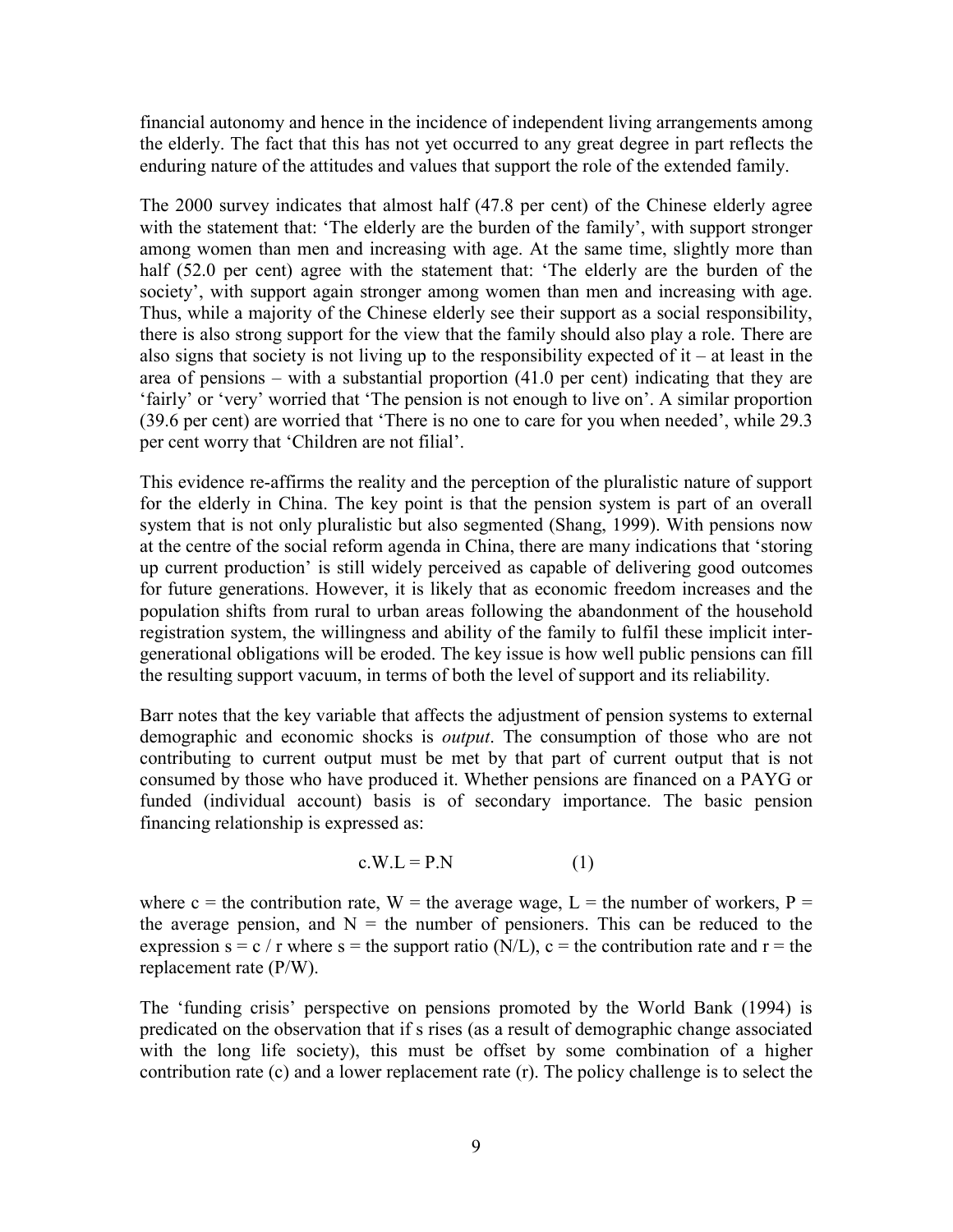contribution rate/replacement rate combination that will achieve an optimal outcome given projected demographic developments.

The first point to emphasise about this framework is that it is a highly simplified representation of an extremely complex reality. It has already been argued that the notion of a demographic support ratio is an over-simplification that can produce misleading conclusions, and that the relevance of the replacement rate to current realities has also been compromised by labour market and demographic changes. There is a need to bring pension systems more in line with what labour markets can now deliver to workers as earnings during their working lives, which raises the issue of the role of pensions.

The three principal roles of pensions are poverty relief, consumption smoothing and insurance (Barr, 2002). The multi-pillar approach assigns a separate scheme to each objective, with poverty relief addressed by a publicly-managed defined-benefit scheme, consumption smoothing achieved by a mandatory, privately-managed, individual account, defined contribution scheme, and private insurance provided commercially (McGillivray, 2000; Holzmann, 2000). Since there is virtual unanimity on the need for some kind of first pillar and for the inevitability of a third (voluntary) pillar, much of the debate has concentrated on the role of the second pillar.

The Australian experience provides an illustration of how the emergence of a strong second pillar pension can balance the tensions that result from relying solely on the first and third pillars. Australia has traditionally relied on an means-tested approach that combines high pension coverage with relatively low benefits that were restricted to those on low and middle incomes. Since the 1970s, pensions have been tied to a poverty line set at around 25 per cent of average earnings, with parity maintained through automatic indexation to consumer price movements and, more recently, to earnings growth. Pension coverage reached a maximum of around 83 per cent of the eligible population in the late-70s (Whiteford, 2000: Figure 14) but even then the pension budget was well below the OCED average (OECD, 1985). A series of cost saving measures introduced in the 1980s saw the coverage rate decline from 83 per cent to 64 per cent between 1979 and1989.

A decline of this magnitude over such a short period would not be achievable under a second pillar social insurance style of pension scheme because of the nature of its entitlements. To understand how it was achieved in Australia, it is necessary to understand the role that public attitudes played in defining the pension reform agenda. While most Australians believed that their taxes provided them with the right to an age pension, there was broad agreement with the principle of means-testing, and virtually no one argued that the government should provide higher benefits to those who had contributed more in higher taxes. Vertical equity (or income support) among the aged thus dominated over life cycle equity (or income replacement) considerations  $-$  at least in relation to the role of public pensions.

Over time, occupational superannuation schemes emerged to supplement the public age pension and although they attracted considerable tax concessions, coverage was concentrated on a relatively small number of public sector and white-collar employees. As these schemes expanded, concerns over the need for improved integration with the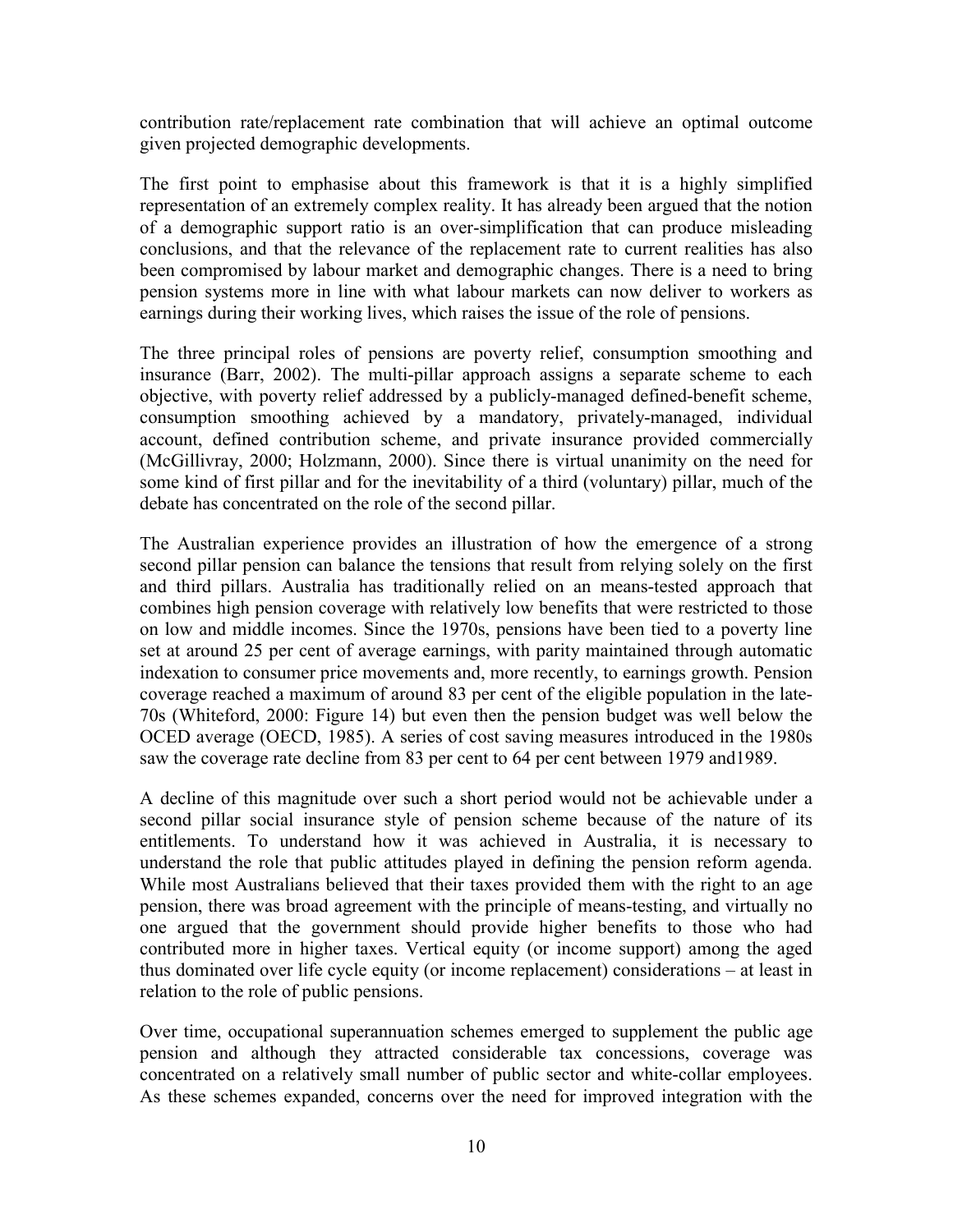age pension and over the inequitable distributional consequences of the superannuation tax concessions led to the introduction in 1992 of a mandatory 'second pillar' scheme in the form of the Superannuation Guarantee (SG). This will over time, provide an earningsrelated contributory pension that will, through the income-test claw-back, ease the financial burden on the age pension, although the decline in spending will partly be offset by the growing cost of tax superannuation-related concessions (Commonwealth of Australia, 2002: 42)

Even so, the SG scheme has brought about a major shift in the structure of Australian retirement income provision. Could a similar outcome have been achieved by expanding the existing public pension scheme? Almost certainly not. First, because the ethos of means-testing has become so ingrained into the Australian psyche that a public scheme that provided higher benefits to those with higher incomes would not have been politically feasible. Even though much the same effect is produced by the favourable tax treatment of superannuation (which cost around 58 per cent of pension spending in 2001- 02), the fact that these are concessions (and hence far less visible) has been integral to their acceptance. Secondly, expanding the old age pension scheme would have involved raising taxes, and although Australians are resistant to increased general taxation, they are more willing to pay higher charges that fund earmarked benefits of the form provided under the SG scheme (Saunders, 1995).

The Australian pension experience highlights both the strengths and limitations of the means-tested approach. Its main strength lies in its ability to provide high coverage at a relatively low cost, even though this can give rise to poverty traps and associated disincentive problems. But the means-tested approach has limited ability to provide an adequate pension to middle class workers because it reinforces notions of low taxable capacity that prevent its expansion beyond subsistence levels. Above all, the means-tested approach reinforces notions of 'fairness as poverty relief' that make it more difficult to achieve broader income maintenance or redistributional objectives through public actions. As in the case of the examples from China cited earlier, traditions that are bound up with (and reflect) the nature of current pension arrangements constrain the scope of reforms designed to overcome existing weaknesses.

One of the key policy issues facing countries with less developed pension systems revolves around the *sequencing* of reforms. In this regard, the Australian experience is salutary. The successful establishment of a strong and effective first pillar scheme that addresses poverty relief can defer the need for a second (funded) pillar for a very long time - particularly if its mean-tested safety net philosophy is accepted and endorsed by the community. If a second pillar is introduced too soon, it can undermine middle class support for the first pillar and prevent the development of a vibrant commercial sector, thus undermining the role of the third pillar. The resulting dynamics may in turn produce an unbalanced system that is low on both coverage and equity, yet highly resistant to change  $-$  as many developing countries have discovered. It is far easier to develop a second pillar after the first pillar is in place than it is to underpin a structure built around the second pillar with a new (or greatly expanded) first pillar.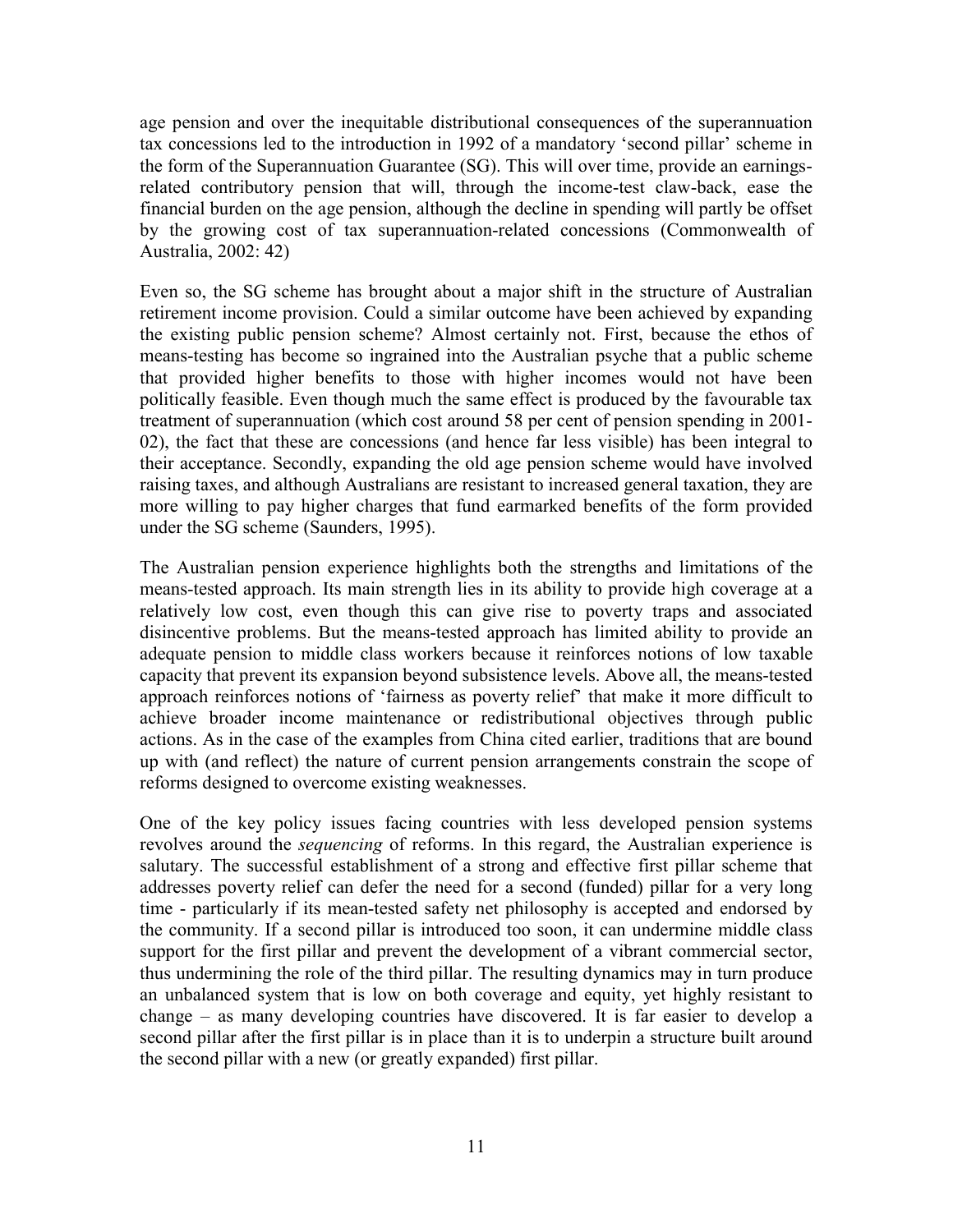#### **4 Political Forces**

The impact of political culture or the 'politics of pensions' underlies many of the arguments developed so far. Ross (2000: 4) defines political culture as ëthe manners of thought, and practices of communities or nations that govern behaviour in the political system [that is] the product of both the collective history of a political system and the life histories of the members of the system<sup>3</sup>. He goes on to argue that any social security system must be realistically based on the economic, social, and political conditions of a particular country, and that a key task of the reform process is to strengthen the political mechanisms that can produce needed change. Issues of political culture, and the constraining influence of democratic and legislative processes  $-$  what Barr refers to as  $igoverance'$  – are critical.

Politics can play a positive role in the pension reform debate by making the underlying issues more transparent to those affected by change. It is important to acknowledge, however, that individuals cannot be assumed to act rationally when it comes to retirement income planning. Most individuals adopt a myopic view when they are young, heavily discounting the benefits arising from consumption smoothing  $-$  as long as the current tax implications are bearable. By the time they start to think seriously about these issues  $$ when they are well into middle-age  $-$  most of their taxpaying history is already behind them and they face a future in which the generosity of the pension now looms much larger than the contributions (or taxes) that they will have to pay to fund it.

These circumstances generate pressures to expand the pension system beyond its socially optimal level, since those who have most to gain from increased provision are not only more numerous (given historical demographic patterns), they also tend to have the loudest political voice. Once established, overly generous pension schemes become very difficult to reform because their promises become embedded in other decisions. Politicians also have little incentive to support reforms that trade-off increased current costs against longer-term benefits. Furthermore, as Holtzmann (2000: 17) has argued, pension reform faces a severe credibility problem, since the electorate will be reluctant to accept the argument that major reform is needed now in order to place the system on a sound financial basis, when they have no guarantee that further changes will not be introduced in the future. If past political promises cannot be sustained today, why should todayís promises be any more sustainable tomorrow? Far better to resist any change and try to hold the political system accountable for its past decisions.

Although there is an element of truth in these propositions, they are not entirely convincing. They rest on a simplistic political analysis that contrasts starkly with the sophisticated economic and financial arguments that are used to demonstrate that pension reform is needed in the first place. If myopia is a justification for public intervention, should it also not influence the reactions (or lack of them) among those who will be affected by subsequent reforms? The view that politicians rarely look beyond the next election when deciding on matters of policy may run well in the tabloid press, but this does not make it a respectable or compelling argument.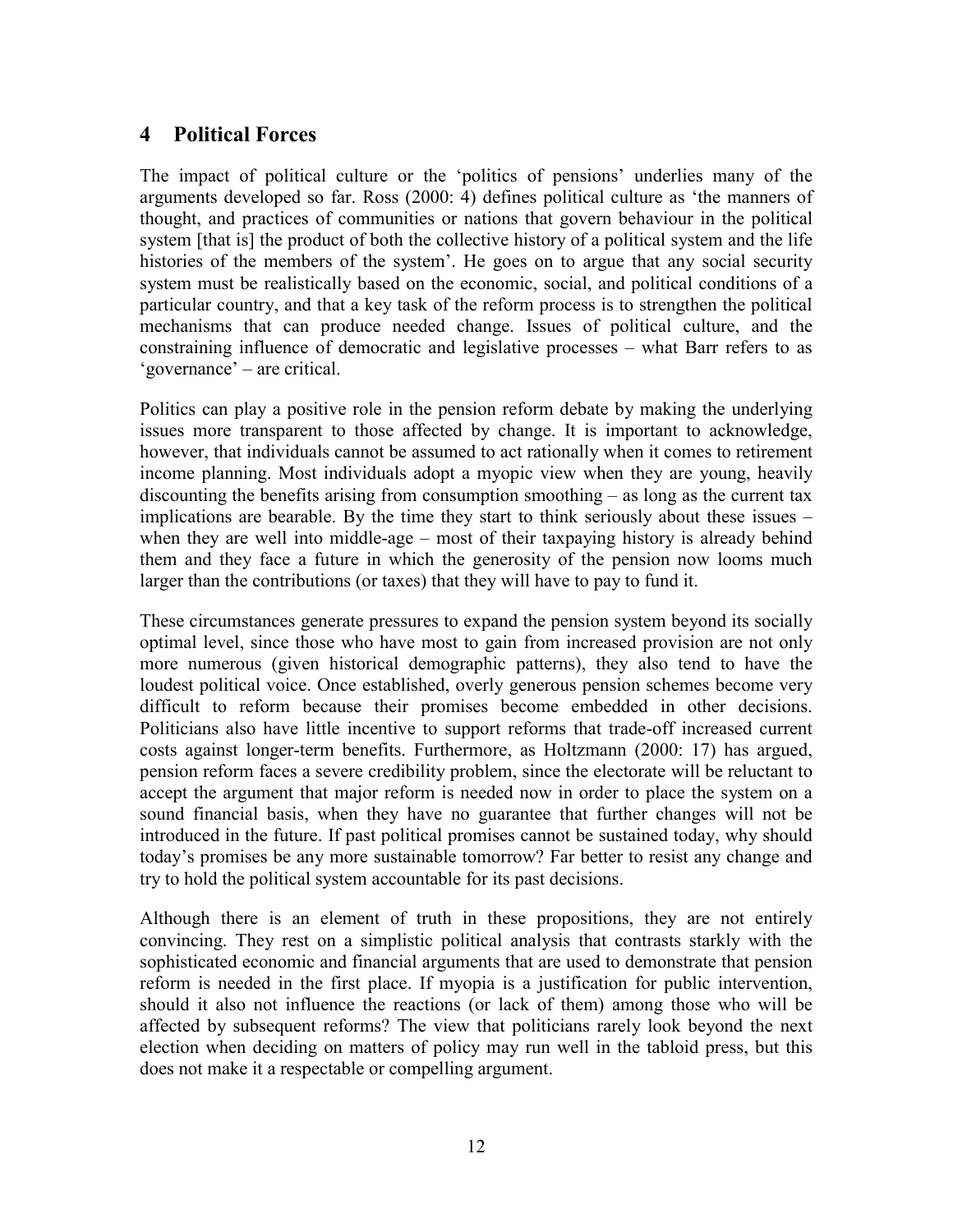Having said this, there is a good deal of common sense in Ross' view that political culture has an important influence on policy, particularly in the area of pensions. In countries like China, the continued reliance on the family and other informal support mechanisms in old age not only reflects the values of Confucianism, but an underlying distrust of the ability of government to honour the claims contained in state-run pension schemes. This results in an unwillingness to commit funds to the State (through taxation or social security contributions) giving rise to the emergence of mechanisms that rely instead on support provided by the family or local communities.

This lack of confidence in the machinery of government is one of the factors behind the low coverage of social security schemes in many developing countries. Overcoming this resistance will not only require more efficient legislative and administrative structures, but greater trust in government itself. Improved governance requires both. Too many developing countries have introduced 'second pillar' pension systems before the structures were in place to guarantee certainty and credibility and are now struggling to reform a system that has privileged many of those who are driving the reform process.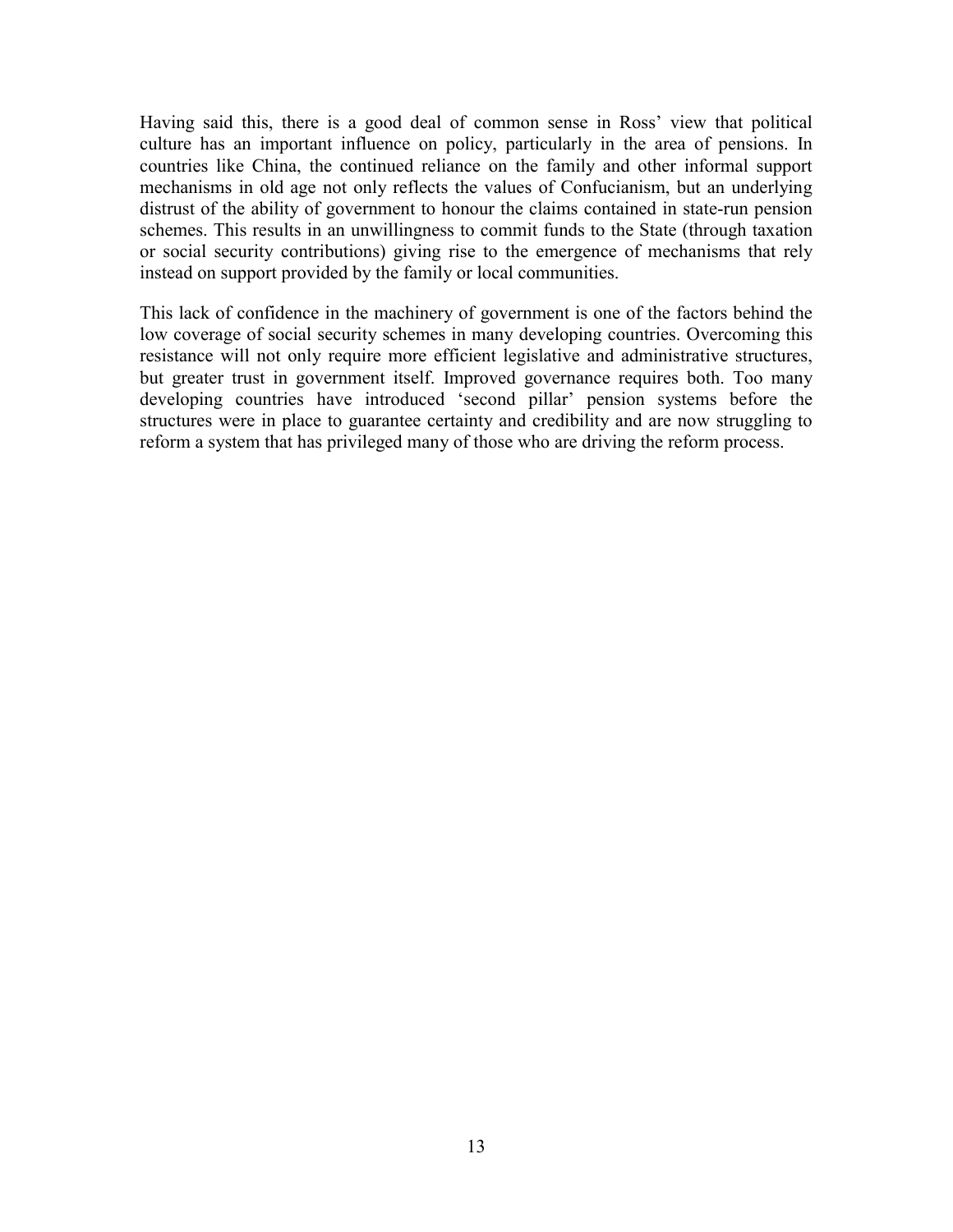### **5 Concluding Remarks**

The introduction and development of pension schemes is one of the crowning achievements of the welfare state. Ignatieff's (1994) image of the transfer of income between strangers standing in line in the post office queue 'through the numberless capillaries of the state' is a powerful evocation of a 'solidarity among strangers' that has been a product of the welfare state.

The fact that pension schemes are under attack is no surprise. Any scheme that redistributes resources between rich and poor and across the life cycle must be constantly monitored and evaluated to reflect changing patterns of inequality and life course histories. The fact that pension reform has attracted so much attention in the last two decades reflects the impact of these changes on schemes that were originally designed in a very different set of circumstances. The structure of pension systems may need to change, as well as how they achieve their objectives, but the idea itself is enduring.

Existing pension systems vary greatly, in terms of their maturity, complexity and coverage, as well as in the relative roles of public and private sectors. All countries still rely to some degree on informal structures to meet the consumption and support needs of older people. While pension schemes have largely replaced private inter-generational transfers in industrial countries, they still play a subservient role to informal family-based support in many developing countries. But whatever the mix between public and private provision, the structure of support reflects prevailing values and customs in ways that constrain the reform process.

Many of the examples cited in the paper illustrate the general proposition that *when it comes to pension reform, attitudes matter.* Specific examples include the differences in attitudes to paying for the support of older people and children in the US, the widespread acceptance of means-testing and of redistribution as poverty relief in Australia, and attitudes to working in old-age, perceptions of the role of family responsibility and the perceived unreliability of government pensions in China. These attitudinal effects illustrate how the cultural values and assumptions that underpin pension policies become embedded in individual actions and community expectations and constrain the reform process in ways that can never be adequately captured in abstract models.

The recent pension reform literature has identified a number of important features of sustainable pension systems, but there is still enormous scope for difference  $-$  as the OECD pension experience demonstrates. Differences in approach reflect the values and culture of specific countries which, once embodied in a pension system, take on a momentum of their own. The reform options available to any country must ultimately reflect the principles of sound finance, but they must also be *politically* sustainable. Each country's pension system will thus respond differently to the challenges brought about by the emergence of a 'long life society'. Portraying these challenges as a 'crisis' does little to aid the search for sensible responses.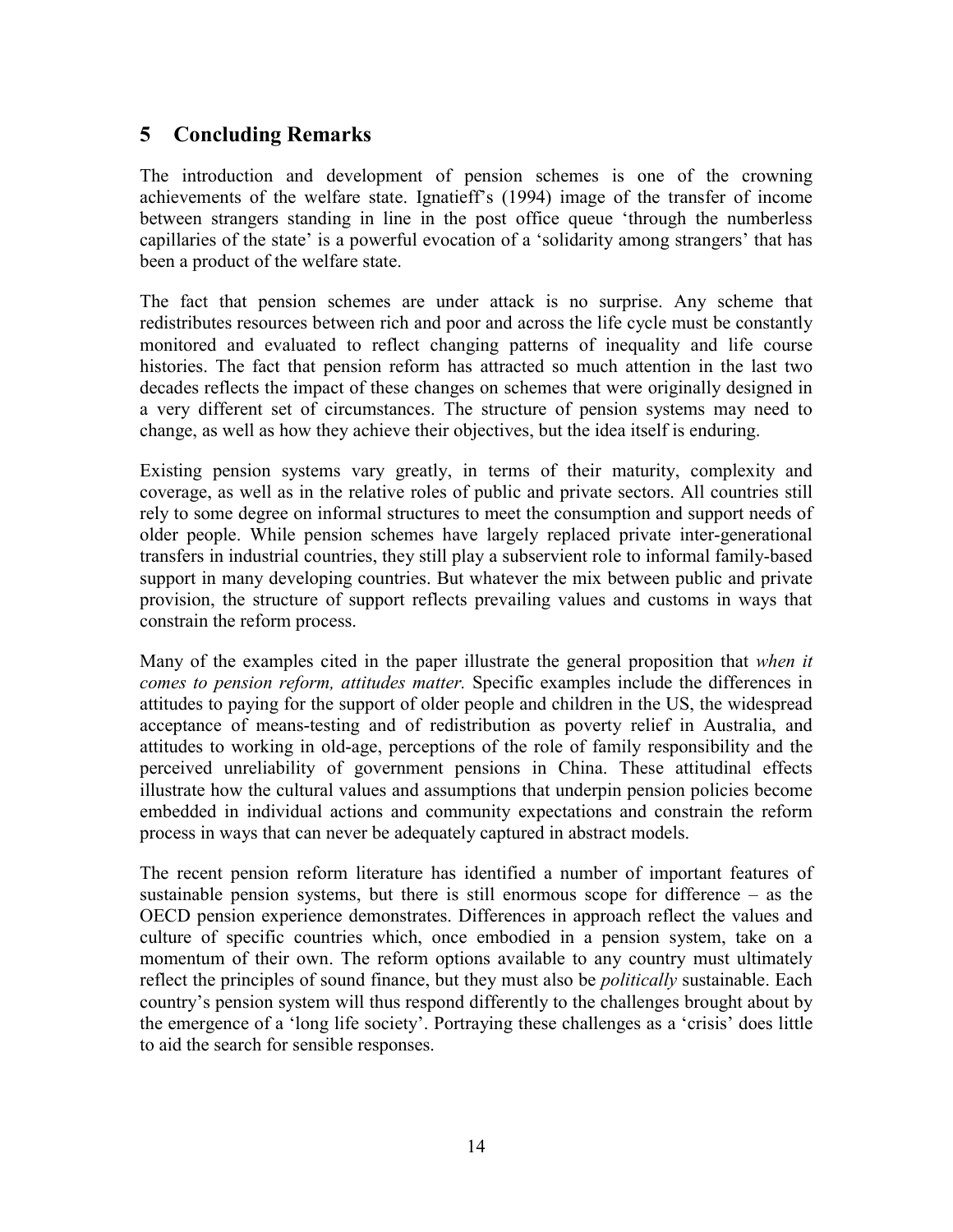#### **References**

Barr, N. (1999), Fundamentals of social security analysis', *Australian Social Policy 1999/1*: 7-29.

Barr, N. (2002), 'Reforming pensions: myths, truths and policy choices', *International Social Security Review,* 55, 2: 3-36.

Bittman, M., Flick, M. and Rice, J. (2001), *The Recruitment of Older Australian Workers: A Survey of Employers in a High Growth Industry,* SPRC Report 6/01, Social Policy Research Centre, University of New South Wales, Sydney.

Bradshaw, J. (ed.), *Budget Standards for the United Kingdom,* Avebury, Aldershot.

Burtless, G. (2001), 'Does population aging represent a crisis for rich countries?' presented to the *Seminar on Ageing Societies*, University of New South Wales, Sydney.

Chang, M-C. (1999), ëA longitudinal study on living arrangements of the elderly in Taiwan', in S-C Hu et al. (eds.) *Emerging Social Economic Welfare Programs for Aging in Taiwan in a World Context,* Academia Sinica: 43-64.

China Research Centre on Ageing (CRCA, 2001), *The Economic Situation of Older People*, Mimeo, CRCA, Beijing.

Chow, N.W.S. (2000), *Socialist Welfare With Chinese Characteristics: The Reform of the Social Security System in China,* Centre of Asian Studies, University of Hong Kong.

Commonwealth of Australia (2002), *Intergenerational Report, 2002-03. Budget Paper No. 5,* Canprint Communications, Canberra.

Holzmann, R. (2000), 'The World Bank approach to pension reform' *International Social Security Review,* 53, 1: 11-31.

Ignatieff, M. *The Needs of Strangers,* Vintage, London.

Ka, L. (2001), 'Chinese perceptions of the Scandinavian social policy model', *Social Policy & Administration,* 35: 321-340.

Le Grand (1982), *The Strategy of Equality. Redistribution and the Social Services,*  George Allen & Unwin, London.

McGillivray, W. (2000), 'Pension reform: where are we now?' *International Social Security Review,* 53, 1: 3-10.

OECD (1985), *Social Expenditures, 1960-1985: Problems of Growth and Control,*  OECD, Paris.